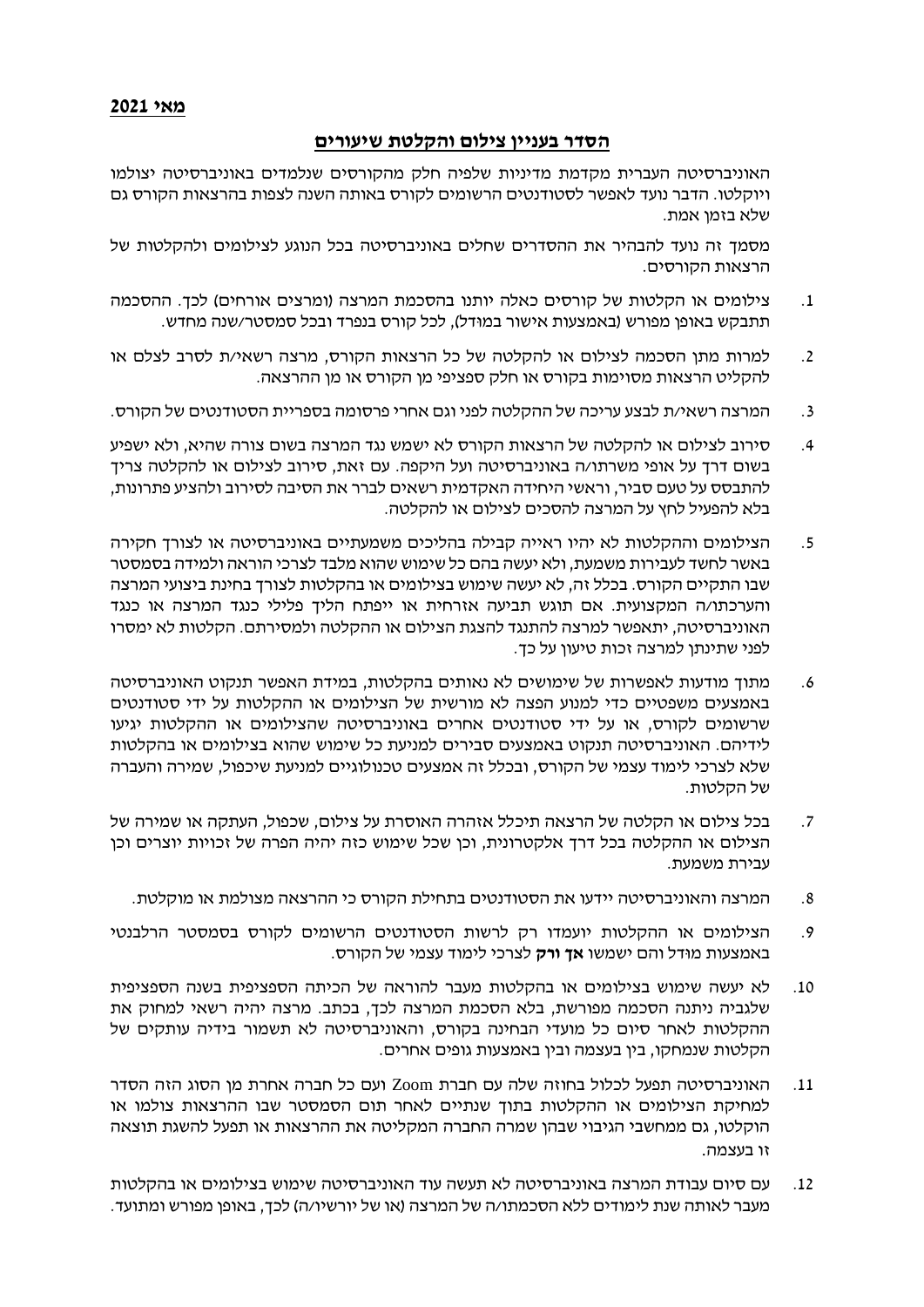- .13 המרצה זכאי/ת להשתמש בצילומים ובהקלטות לצרכים אקדמיים ומחקריים במסגרת האוניברסיטה העברית. המרצה זכאי/ת להשתמש בחומרים שיצר/ה ושימשו אותו/ה בהרצאה המצולמת או המוקלטת לצרכים אקדמיים ומחקריים, באופן חופשי וללא הגבלת זמן.
	- .14 הסדר זה בתוקף החל משנת הלימודים תשפ"א ואילך.

May 2021

## **Rules Regarding Filming and Recording of Lessons**

The Hebrew University seeks to promote a policy according to which courses taught at the University, in the form of both in-person lectures and online courses (using Zoom or a similar application), will be filmed and recorded. The aim in filming and recording the lectures is to enable students enrolled in the course that year to view the course lectures also at times other than "real-time"/"live."

The present document aims to clarify the rules that apply at the Hebrew University with regard to the filming and recordings of course lectures.

1. Filming or recording of such courses will be done only with consent of the lecturer and guest lecturers. An explicit approval will be required in each year and for every course.

2. Even if a lecturer has given consent to the filming or recording of all of their course lectures, the said lecturer may refuse to film or record certain lectures in the course, or a specific part of the course or lecture.

3. The lecturer may edit the video or sound recording before and/or after uploading it to the online student library for the course.

4. Refusal to allow filming or recording of the course lectures will not be used against the lecturer in any way, nor will it in any way affect the nature and/or scope of the said lecturer's position at the University. At the same time, a refusal to film or record lessons should be based on a reasonable basis, and the heads of the academic unit may inquire for the reason for refusal and offer solutions, without imposing pressure to agree to filming or recording.

5. The video or sound recordings from a course will not constitute admissible evidence in disciplinary proceedings at the University. Likewise, the said video or sound recordings from a course will not constitute admissible evidence for the purpose of an investigation as to the suspicion of disciplinary offenses, and the said video or sound recordings from a course will not be used for any purpose other than for teaching and learning purposes in the semester in which the course took place. Inter alia: the video or sound recordings shall not be used for the purpose of examining the lecturer's performance and will not be used in the professional evaluation of the said lecturer. If a civil lawsuit is filed or a criminal proceeding is initiated against the lecturer or against the University, the lecturer will be allowed to object to the video or sound recording being presented or handed over.

6. Stemming from its awareness of the possibility of improper use, the University will, if possible, take legal action to prevent unauthorized distribution of the video or sound recordings by students enrolled in the course, or by other students at the University who have the video or sound recordings in their possession. The University shall take reasonable measures to prevent any use of video or sound recordings other than for the purpose of students' personal use (personal study) for the given course.

7. Each video or sound recording of a lecture shall include a warning prohibiting the filming, duplication, copying or saving of the video or sound recording in any electronic way, and the said statement will explain that any such use constitutes a copyright infringement as well as a disciplinary offense.